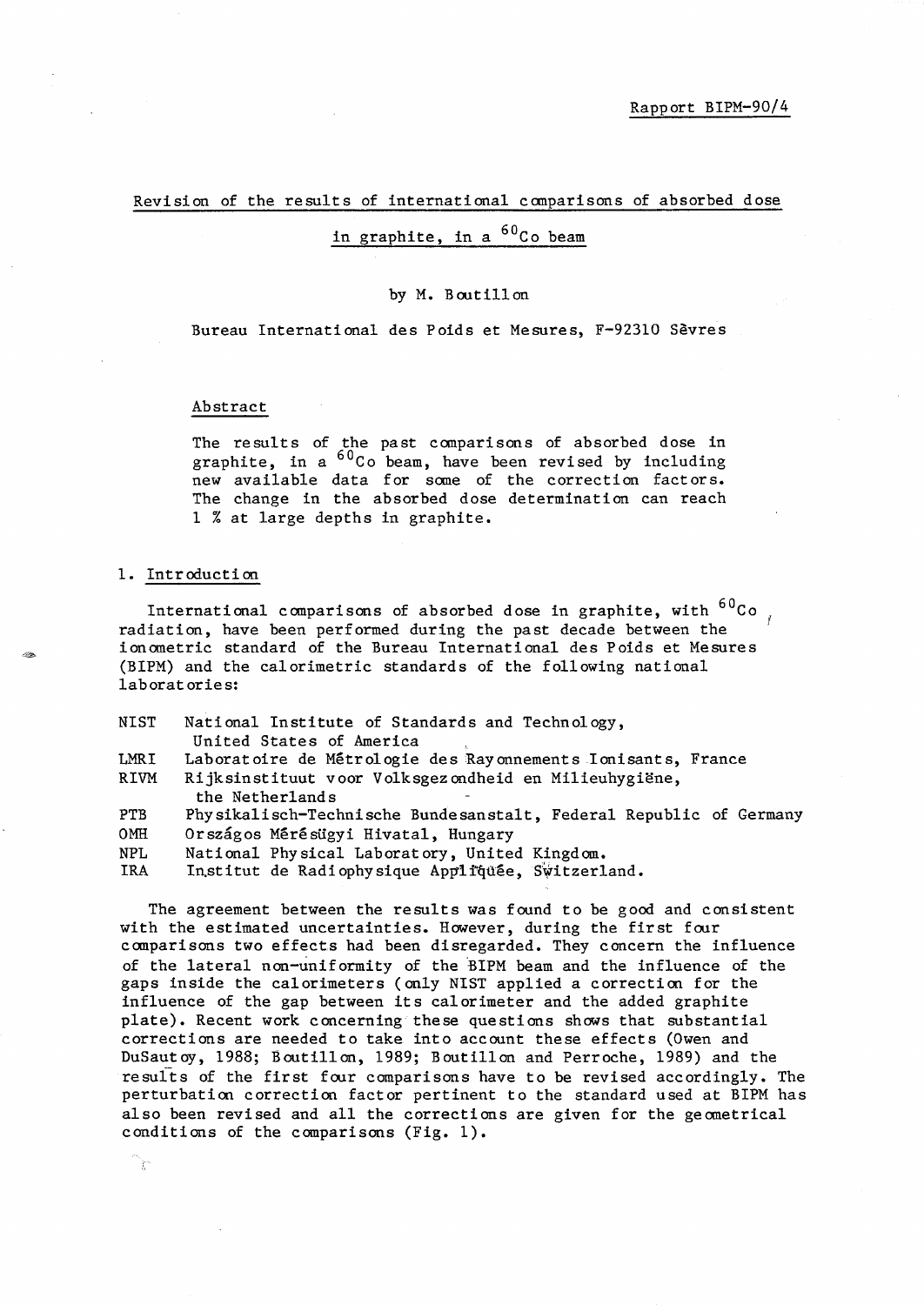

Fig. 1 - Geometrical conditions chosen for the comparisons.

**-**



Fig. 2 - Schematic view of the gaps in a calorimeter.

2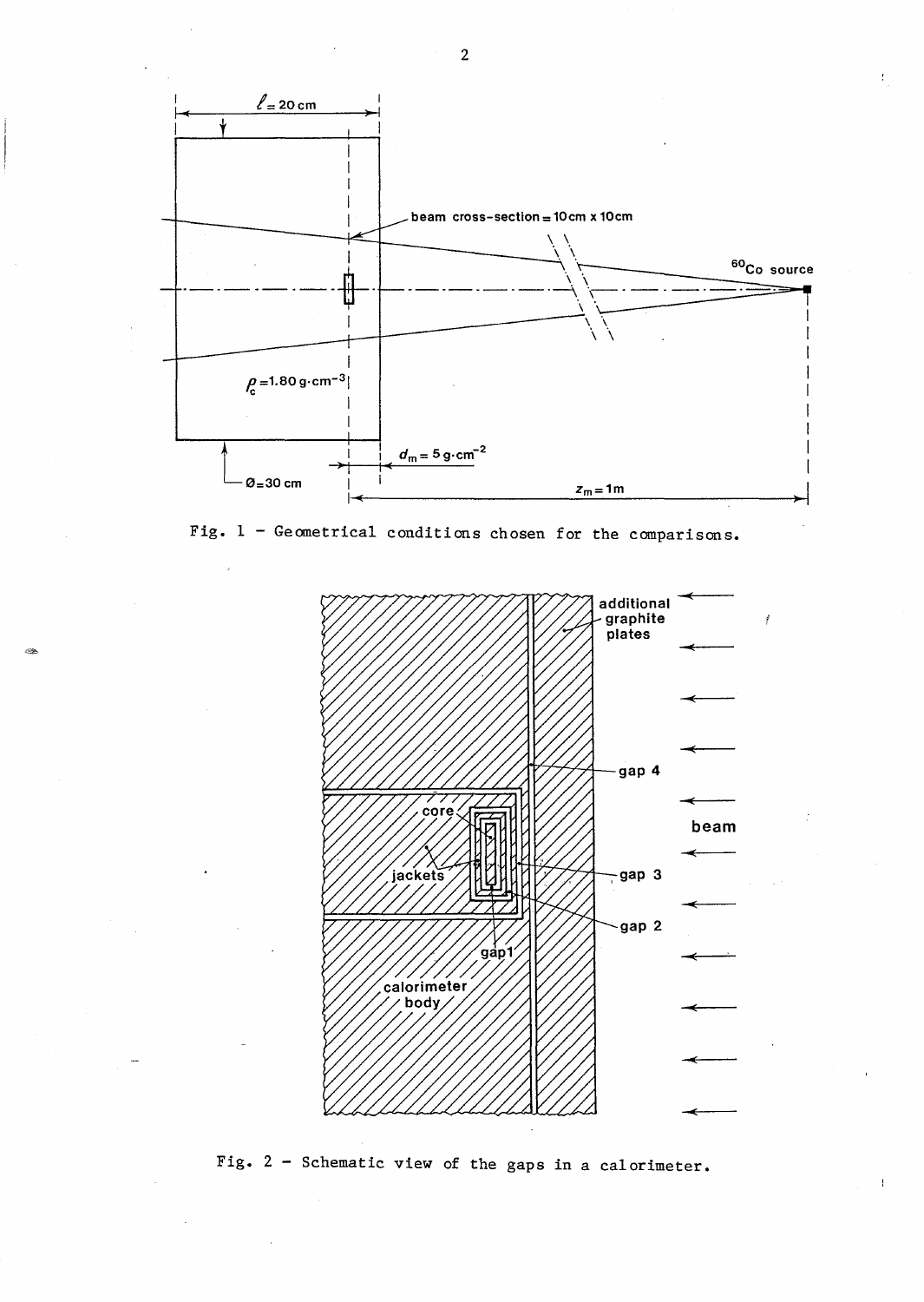# 2. Gap correction factor

,2>

The positions of the foor gaps inside a calorimeter are shown schematically in Figure 2 and their widths are listed in Table 1. The correction factor for each of the four gaps, as a function of depth in graphite, is given in Table 2 and the total gap correction factor,  $k_{gap}$ , for each calorimeter is given in Table 3.

| Laboratory             | gap 1 | gap 2 | gap 3 | gap 4      |
|------------------------|-------|-------|-------|------------|
|                        |       |       |       |            |
| <b>NIST</b>            | 0.53  | 0.79  | 0.73  | 0.4        |
| <b>PTB</b>             | 1.    | 1.    | 1.    | 1.         |
| <b>LMRI</b>            | 1.1   | 1.1   | 1.1   | 0.         |
| <b>RIVM</b>            | 0.520 | 0.966 | 0.998 | 0.15       |
| $\mathcal{L}$ .<br>OMH | 0.5   | 0.5   | 0.5   | $4$ or $8$ |
| <b>NPL</b>             | 0.65  | 0.48  | 0.73  | 0.73       |
| <b>IRA</b>             | 0.5   | 0.5   | 1.0   | 0.1        |

Table  $1 -$  Widths (mm) of the calorimeter gaps

Table  $2$  - Gap correction factor\* (gap width: 1 mm)

| depth | $(g \text{ cm}^{-2})$ | gap 1                  | gap 2                                   | gap 3                    | gap 4                                |
|-------|-----------------------|------------------------|-----------------------------------------|--------------------------|--------------------------------------|
|       | 3                     | 1.000 8                | 1.001 1<br>上学的<br>when the const        | 1,000 9                  | 1.001 0                              |
|       | $\overline{5}$        | 1.001 5<br>$1.002$ 5** | ÷<br>1.001 9<br>$\alpha$<br>$1.001$ 8** | 1,001 3<br>$1.001$ $2**$ | 1.001 6<br>$1.0026**$<br>$1.0016***$ |
|       | 11                    | 1.003 1                | $-1.003$ 3                              | 1,002 3                  | 1.003 2                              |
|       | 17                    | 1.003 7                | $1.004$ 2                               | $1.003$ 0                | $1.004$ 0                            |

\* Calculated values (Bouti1lon, 1989)

-\*\* NPL experimental values (Owen and DuSautoy, 1988)

\*\*\* NIST experimental value (Domen, 1977) •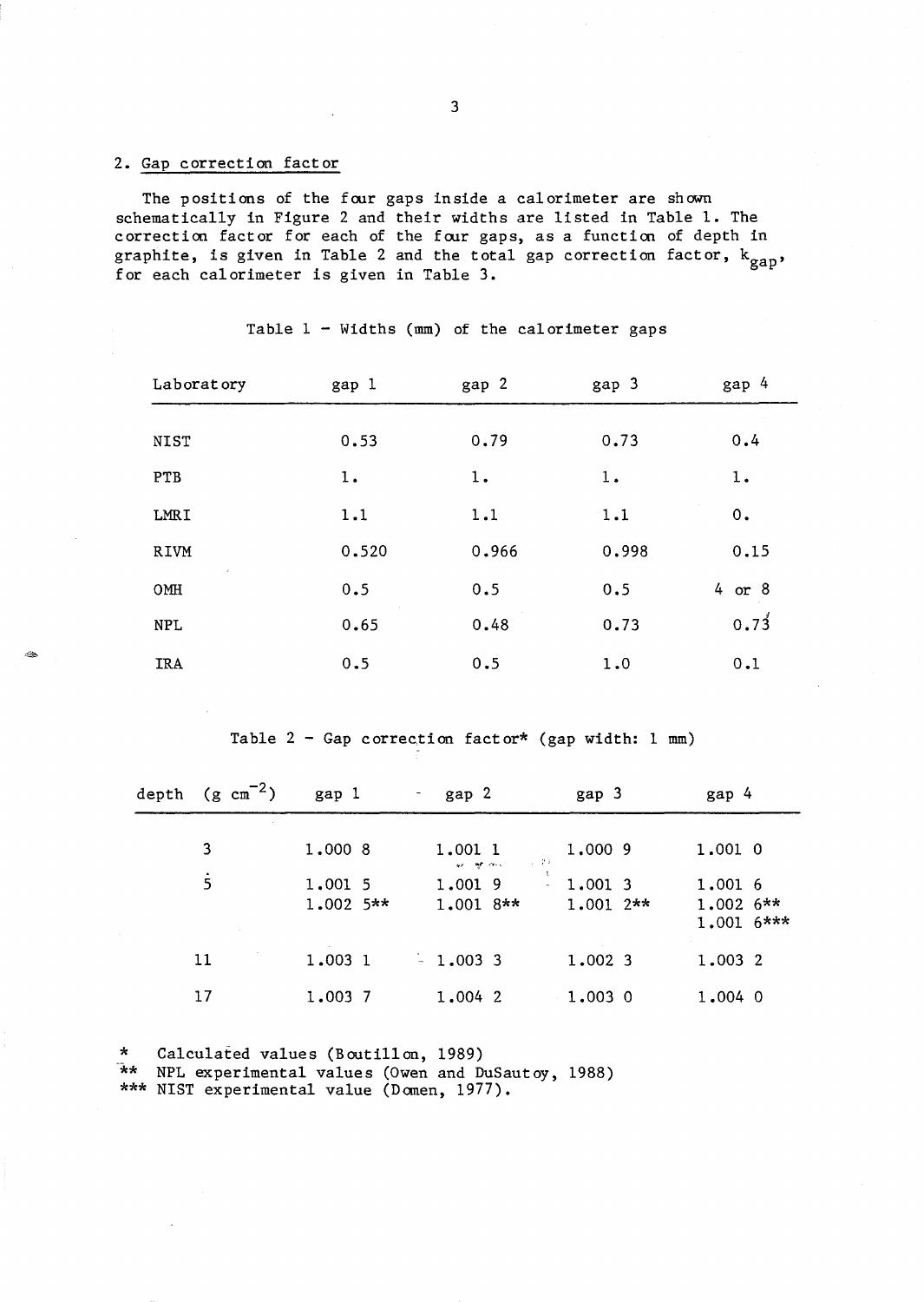Table 3 - Revised results of comparisons of absorbed dose to graphite (1) Values used during the comparisons\*, (2) Corrected values

| Labo-<br>ratory     | Depth in<br>graphite                                                      | Calorimeters                                                                                                                                                                                           |                                                                                                            | BIPM standard                                                                                              |                                                                                                            | $D_{1ab}/D_{BIPM}$                                                                                         |                                                                                                            |                                                                                                            |
|---------------------|---------------------------------------------------------------------------|--------------------------------------------------------------------------------------------------------------------------------------------------------------------------------------------------------|------------------------------------------------------------------------------------------------------------|------------------------------------------------------------------------------------------------------------|------------------------------------------------------------------------------------------------------------|------------------------------------------------------------------------------------------------------------|------------------------------------------------------------------------------------------------------------|------------------------------------------------------------------------------------------------------------|
|                     | $(g \text{ cm}^{-2})$                                                     | $\mathrm{k_{gap}}$<br>(1)<br>(2)                                                                                                                                                                       | $\mathbf{k}_{\text{rn}}$<br>(2)                                                                            | (1)                                                                                                        | $k_{p}$<br>(2)                                                                                             | $\mathbf{k}_{\texttt{rn}}$<br>(2)                                                                          | (1)                                                                                                        | (2)                                                                                                        |
| <b>NIST</b><br>1977 | 1<br>$\mathbf{3}$<br>5<br>$\overline{7}$<br>10<br>12<br>15                | 1.0000<br>1.0007<br>1.0003<br>1.0023<br>1.0006<br>1.0038<br>1.0008<br>1.0052<br>1.0011<br>1.0067<br>1.0014<br>1.0075<br>1.0017<br>1.0085                                                               | 1.0003<br>1.0003<br>1.0004<br>1.0006<br>1.0009<br>1.0011<br>1.0017                                         | 0.9949<br>0.9907<br>0.9889<br>0.9877<br>0.9863<br>0.9857<br>0.9850                                         | 0.9932<br>0.9912<br>0.9896<br>0.9885<br>0.9871<br>0.9865<br>0.9856                                         | 1.0020<br>1.0025<br>1.0032<br>1.0041<br>1.0058<br>1.0072<br>1.0096                                         | 0.9996<br>0.9976<br>0.9990<br>0.9988<br>1.0011<br>1.0019<br>1.0022                                         | 1,0003<br>0.9969<br>0.9987<br>0.9989<br>1.0010<br>1.0011<br>1.0005                                         |
| PTB<br>1977         | 5<br>$\overline{7}$<br>8                                                  | $1$ .<br>1.0062<br>$1$ .<br>1.0083<br>1.<br>1.0093                                                                                                                                                     | 1.0004<br>1.0006<br>1.0007                                                                                 | 0.9889<br>0.9877<br>0.9872                                                                                 | 0.9896<br>0.9885<br>0.9880                                                                                 | 1.0032<br>1.0041<br>1.0046                                                                                 | 1.0053<br>1.0029<br>0.9993                                                                                 | 1.0080<br>1.0069<br>1.0039                                                                                 |
| LMRI<br>1977        | 3<br>5<br>$\frac{6}{7}$<br>8<br>10<br>12<br>15<br>17                      | $\mathbf 1$ .<br>1.0030<br>$1$ .<br>1.0051<br>$1$ .<br>1.0060<br>$1$ .<br>1,0068<br>$\mathbf 1$ .<br>1.0076<br>$1$ .<br>1.0088<br>$1$ .<br>1.0099<br>$1$ .<br>1.0112<br>$1$ .<br>1.0120                | 1.0003<br>1.0004<br>1.0005<br>1.0006<br>1.0007<br>1.0009<br>1.0011<br>1.0017<br>1.0021                     | 0.9907<br>0.9889<br>0.9883<br>0.9877<br>0.9872<br>0.9863<br>0.9857<br>0.9850<br>0.9847                     | 0.9912<br>0.9896<br>0.9890<br>0.9885<br>0.9880<br>0.9871<br>0.9865<br>0.9856<br>0.9852                     | 1.0025<br>1.0032<br>1.0036<br>1.0041<br>1.0046<br>1.0058<br>1.0072<br>1.0096<br>1.0114                     | 0.9972<br>0.9983<br>0.9986<br>1.0004<br>0.9985<br>0.9980<br>0.9987<br>1.0029<br>0.9969                     | 0.9975<br>0.9999<br>1.0008<br>1.0029<br>1.0014<br>1.0011<br>1.0017<br>1.0056<br>0.9991                     |
| <b>RIVM</b><br>1979 | $\frac{1}{3}$<br>4.6<br>5<br>$\frac{6}{7}$<br>8<br>10<br>11.9<br>12<br>15 | $1$ .<br>1.0010<br>$1$ .<br>1.0028<br>$1$ .<br>1.0039<br>1.<br>1.0041<br>$1$ .<br>1.0048<br>$1$ .<br>1.0055<br>$1.$<br>1.0061<br>$1$ .<br>1.0071<br>$1$ .<br>1.0080<br>$1$ .<br>1.0080<br>1.<br>1.0091 | 1.0003<br>1.0003<br>1.0004<br>1.0004<br>1.0005<br>1.0006<br>1.0007<br>1.0009<br>1.0011<br>1.0011<br>1.0017 | 0.9949<br>0.9907<br>0.9896<br>0.9889<br>0.9883<br>0.9877<br>0.9872<br>0.9863<br>0.9857<br>0.9857<br>0.9850 | 0.9932<br>0.9912<br>0.9902<br>0.9896<br>0.9890<br>0.9885<br>0.9880<br>0.9871<br>0.9865<br>0.9865<br>0.9856 | 1.0020<br>1.0025<br>1.0030<br>1.0032<br>1.0036<br>1.0041<br>1.0046<br>1.0058<br>1.0072<br>1.0072<br>1.0096 | 0.9962<br>0.9988<br>1.0009<br>0.9992<br>0.9971<br>1.0024<br>0.9995<br>1.0035<br>0.9973<br>1,0006<br>1.0027 | 0.9972<br>0.9989<br>1.0016<br>0.9998<br>0.9981<br>1.0036<br>1.0009<br>1.0049<br>0.9984<br>1.0017<br>1,0033 |
| OMH<br>1986         | 1.76<br>2.64<br>3.53<br>5.32<br>7                                         | 1.0055<br>1.0045<br>1.0013<br>1.0024<br>1.0031                                                                                                                                                         | 1,0003<br>1.0003<br>1,0003<br>1.0004<br>1.0006                                                             | $\tilde{\mathbf{f}}$                                                                                       | 0.9924<br>0.9915<br>0.9907<br>0.9894<br>0.9885                                                             | 1.0021<br>1.0024<br>1.0027<br>1.0033<br>1,0041                                                             |                                                                                                            | 0.9977<br>0.9967<br>0.9953<br>1.0003<br>0.9988                                                             |
| <b>NPL</b><br>1987  | 5.5                                                                       | 1.0053**                                                                                                                                                                                               |                                                                                                            |                                                                                                            | 0.9896                                                                                                     | 1.0032                                                                                                     |                                                                                                            | 1.0014                                                                                                     |
| IRA<br>1989         | $\frac{3}{5}$<br>8<br>10<br>16                                            | 1.0020<br>1.0032<br>1.0047<br>1.0054<br>1.0072                                                                                                                                                         | 1.0002<br>1.0002<br>1.0004<br>1.0006<br>1.0012                                                             |                                                                                                            | 0.9912<br>0.9896<br>0.9880<br>0.9871<br>0.9854                                                             | 1.0025<br>1.0032<br>1.0046<br>1.0058<br>1.0104                                                             |                                                                                                            | 0.9984<br>0.9985<br>0.9995<br>1.0009<br>1.0010                                                             |

 $\frac{k}{rn}$  was set to 1. during the first four comparisons \*\* experimental value

 $\bar{\mathcal{A}}$ 

Þ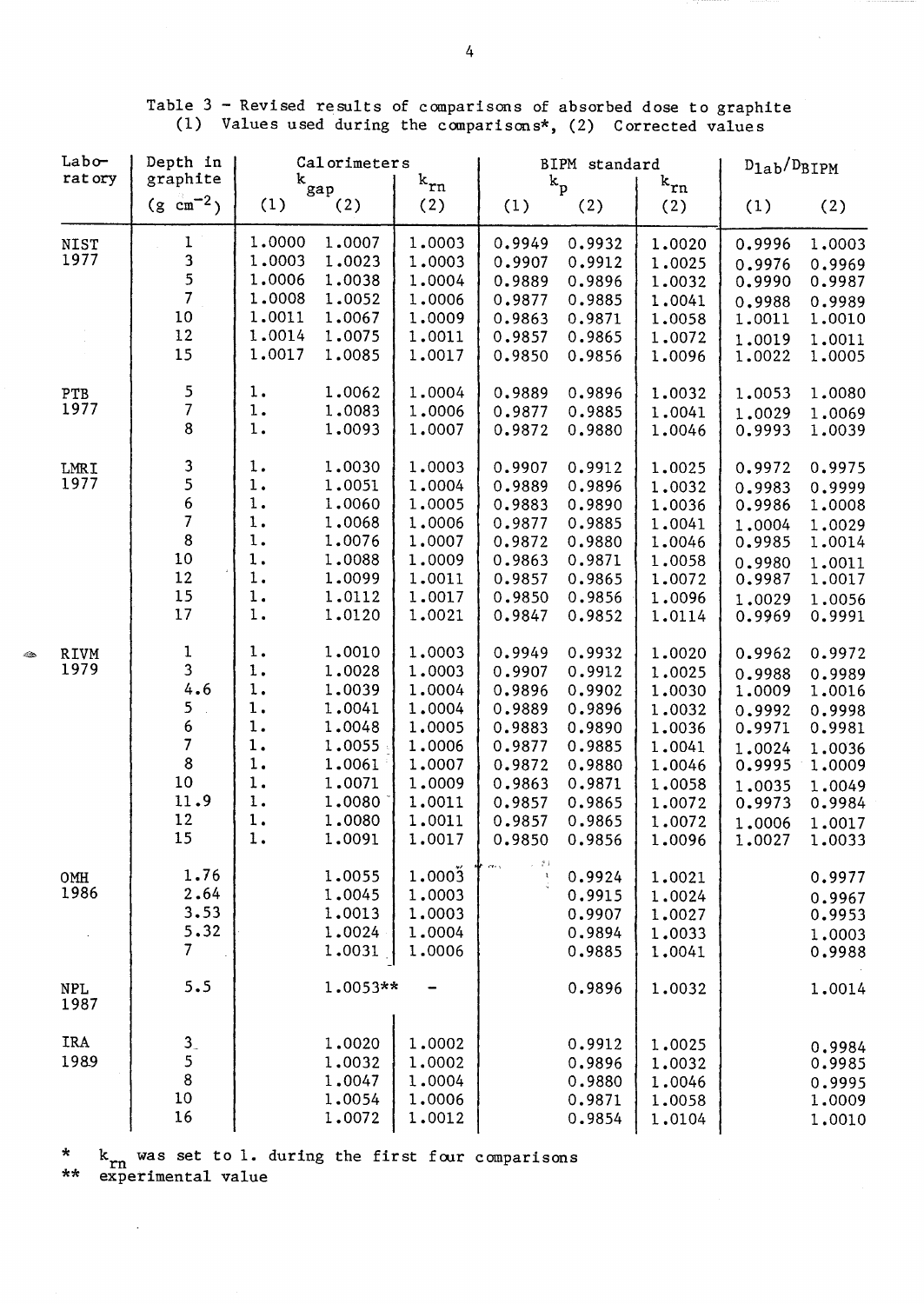#### 3. Correction for the radial non-uniformity of the beam

The radial non-uniformity of the beam, which is small in air, has been found to be of real importance in the graphite phantom (Boutillon and Perroche, 1989), and a correction factor,  $k_{rn}$ , has to be applied to the detection magnesium to the detection of  $r_{n}$ . detector response to take into accoont the effect of its lateral size. The numerical values of  $k_{rn}$  are given in Table 3, both for the calorimeters ( $\emptyset$  = 2.0 cm) and for the BIPM standard ( $\emptyset$  = 4.5 cm).

#### 4. Perturbation correction factor for the BIPM standard

In the revision of the correction for the perturbation,  $k_{p}$ , pertinent to the ionometric standard of the BIPM, attention has been focussed on a more accurate determination of the photon field in graphite (obtained by a Monte-Carlo calculation). The new values of  $k_p$  (Table 3) do not differ by more than 0.07 % from the previous ones.

#### 5. Corrected result s

Table 3 gives a summary of the numerical values used for the correction factors, whereas the relative change in the absorbed dose value for each laboratory is given in Table 4 for two depths in graphite. At the reference depth this change is significantly higher than the estimated uncertainties for most of the laborat ories and it can reach a value of up to 1 % at large depths in graphite, both for calorimeters and the BIPM standard. The corrected results of the canparison, together with the previoos ones, are given in Figure 3.

The experimental value of W (the mean energy required by electrons to produce an ion pair in dry air), deduced from the results of the canparisons (Niatel et al., 1985), has been revised by taking into account the above re-adjustment and the results of three recent comparisons (BIPM-oMH, BIPM-NRC and BIPM-IRA). This leads to a change of 0.15 % and the mean W value obtained by an analysis of all the available experimental data (Boutillon and Perroche, 1987) does not undergo any significant<br>change (Table 5) change  $(Table 5)$ .

Table 4 - Relative change (in %) in the absorbed dose determination due to the present revision

| depth<br>(g $\text{cm}^{-2}$ ) | <b>BIPM</b> | NIST | LMRI | RIVM | PTB                      |
|--------------------------------|-------------|------|------|------|--------------------------|
|                                | 0.39        | 0.09 | 0.70 | 0.45 | 0.66                     |
| 15                             | 1.02        | 0.67 | 1.67 | 1.08 | $\overline{\phantom{a}}$ |

5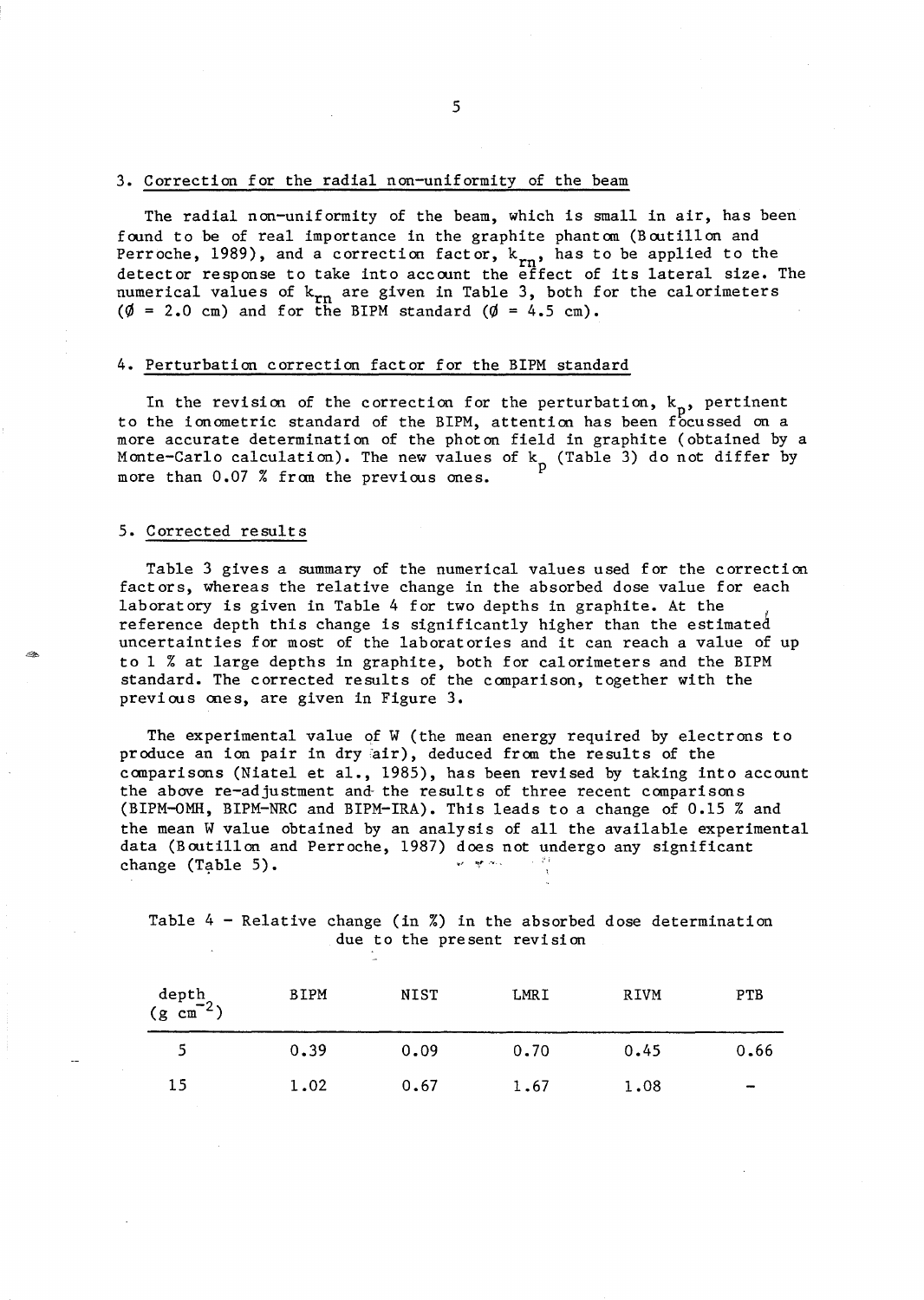



6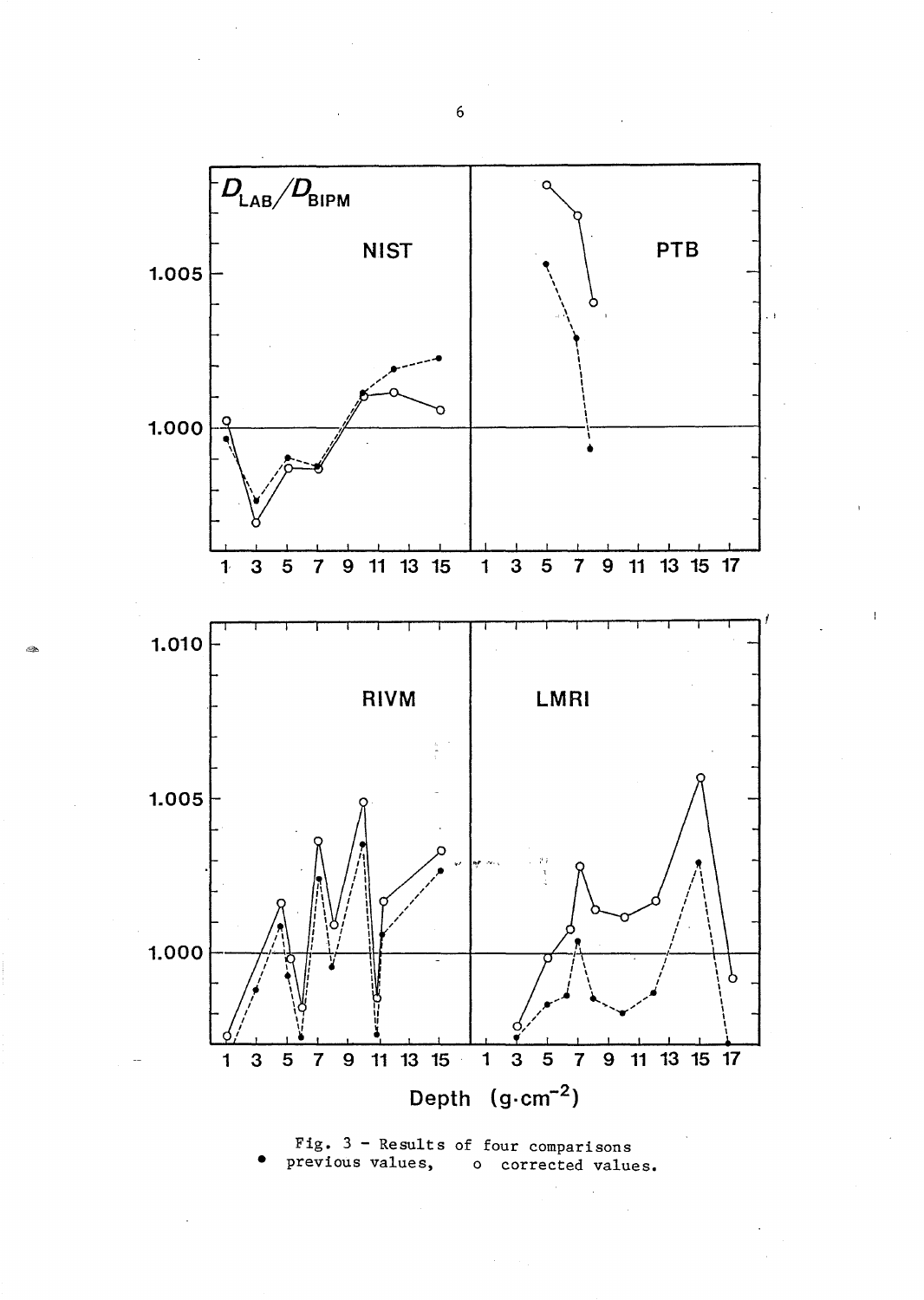Table 5

7

- Experimental determination of W/e

(from comparisons of absorbed dose measurements)

 $W/e$  (1985) = (33.96 ± 0.08) J  $C^{-1}$  $W/e$  (1989) = (33.99 ± 0.08) J  $C^{-1}$ .

- Compiled value of W/e

(from published values)

 $W/e$  (1987) = (33.97 ± 0.05) J  $C^{-1}$  $W/e$  (1989) = (33.98 ± 0.05) J  $C^{-1}$ .

#### 6. Conclusion

The two corrections discussed above (gap correction and correction for radial non-uniformity) of the beam, which both increase the absorbed dose measured either with a calorimeter or with the ionometric standard, are of the same order of magnitude. As a consequence, and despite the fact that the previous values of the absorbed dose were in error by an amount of up to 1 % for the first comparisons, the absorbed dose ratios thus obtained  $$ and the W value deduced therefrom - were only biassed to a much smaller extent.

#### References

Boutillon M. Gap correction for the calorimetric measurement of absorbed dose in graphite with a  ${}^{60}$ Co beam, Phys. Med. Biol. 34, 1989, pp. 1809-1821

بالمحافظ المها

- Boutillon M. and Perroche-Roox A.-M. Re-evaluation of the W value for electrons in dry air. Phys. Med. Biol. 32, 1987, pp. 213-219
- Boutillon M. and Perroche A.-M. Radial non-uniformity of the BIPM <sup>60</sup>Co beam. Rapport BIPM-89/2, 1989, 9 pages

Domen S.R. Private communication, 1977

Niatel M.-T., Perroche-Roux A.-M. and Boutillon M. Two determinations of W for electrons in dry air. Phys. Med. BioI. 30, 1985, pp. 67-75

Owen B. and DuSautoy A.R. Corrections for the effects of the gaps aroond the core of the NPL graphite calorimeter. BIPM Com. Cons. Etalons Mes. Ray. Ionisants (Section I) 1988, Document 88-12.

(March 1990)